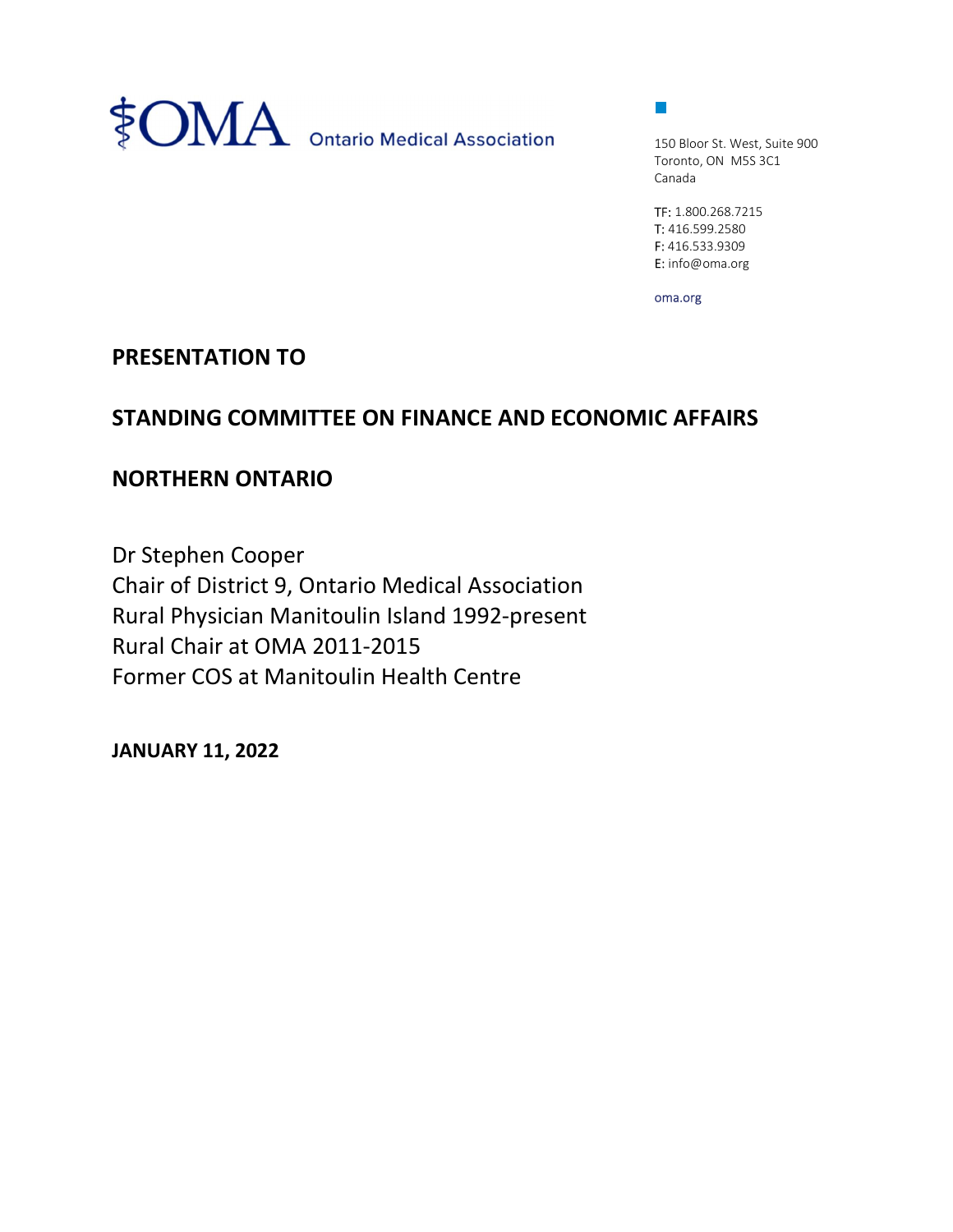Good morning, my name is Dr. Stephen Cooper and I have been a rural physician on Manitoulin Island since 1992.

I am speaking to you today in my role as OMA Chair as District 9 – better known as NE Ontario. Wawa to Temiskaming Shores, Moosonee to Parry Sound. It is a large area that includes downtown Sudbury and remote Manitouwadge. Mining and resort communities. Remote and downtown indigenous communities. A large francophone population as well as Italian and Finnish communities. A health science centre that is striving to be a world-class health-care centre and healthcare centres like the one that I work at that provide general cradle-to-grave care by a handful of all purpose nurses and physicians.

I appreciate the opportunity to present to this Committee as the government develops its 2022 budget. The message from Ontario's doctors is simple: healthcare spending must be prioritized, especially in northern Ontario where the situation is most dire.

I don't need to tell you that access to health care in the northeast is problematic.

Just over 89 per cent of people in the northeast report having a family doctor, nurse practitioner or other regular health-care provider, well below the Ontario average of 94 per cent. The region also has the second highest proportion of people over 65 or more in the province, and the second highest proportion of those over 75.

And life expectancy is the north is 2.5 to 2.9 years lower than the Ontario average.

Today, northern Ontario is short some 300 family doctors, internists, psychiatrists, pediatricians, anaesthetists, and other subspecialists. Many of my patients must travel to Barrie or Toronto for specialist care, particularly in rheumatology, neurology, respirology.

Manitouwadge has been without any practicing physicians.

Matheson, Iroquois Falls and Cochrane have less than half the number of doctors required, and Geraldton has only two-thirds of their required physician workforce.

Chapleau has only two practicing physicians.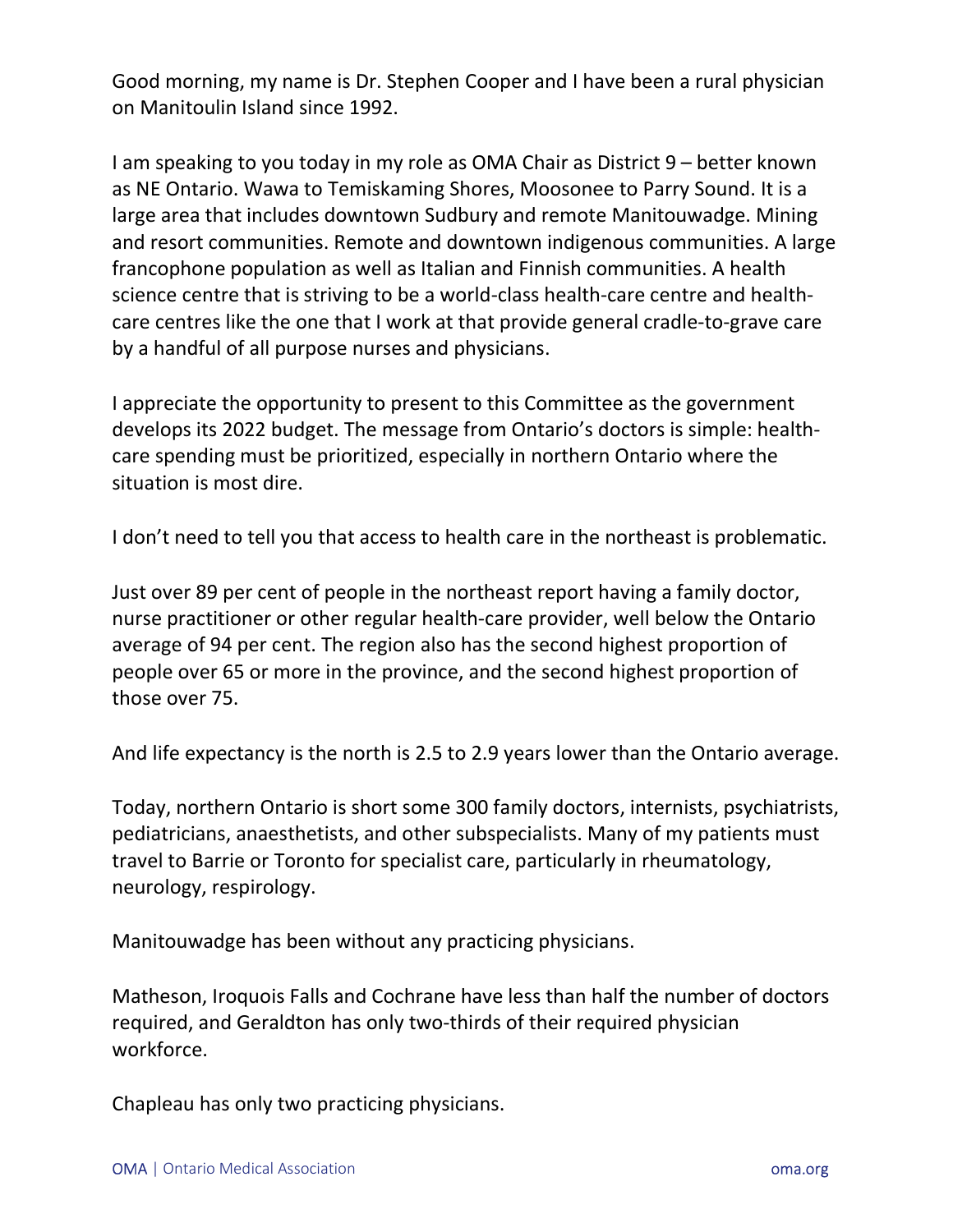Wawa should have six doctors, but has four, and soon there will be three.

Timmins and North Bay are struggling to fill ED roster and the shortage of GP anaesthesia and general surgeons risks surgical and OBS programs in smaller cities.

The north was disproportionately affected by mental health and addiction challenges before the pandemic, and the situation has worsened significantly. I can say my shifts in emergency – the challenges of mental health and addiction - are a large portion of my work.

Let me touch on virtual care. Like you – the pandemic as pushed us to embracing working virtually. To many patients and physicians – it has been a wonderful addition to providing health care. For the north – with its large geography it has always been critical to providing with access to medical care including mental health care delivery and in addiction medicine. Time to accept virtual care as standard and make temporary OHIP codes permanent.

Each day for almost two years, the OMA and the province's 43,000 doctors have seen our health-care system stumble under the weight of COVID-19, not only in the north but throughout the province. The negative impact on patients is incalculable and it will take years to catch up.

That's why last year the OMA undertook the largest stakeholder and public consultation in our 140-year history to understand where the gaps are and how to fix them.

The eight-month consultation began in northern Ontario and included round tables of northern Ontario leaders representing a broad range of sectors, and extensive input from northern physicians.

The result is Prescription for Ontario: Doctors' 5-Point Plan for Better Health Care, launched in Sudbury in October. It is a roadmap of 75 recommendations to get health care on the road to recovery, and contains 12 specific recommendations to improve delivery of health care in northern Ontario.

It all comes down to these five priorities:

- Reduce wait times and the backlog of services
- Expand mental health and addiction programs in the community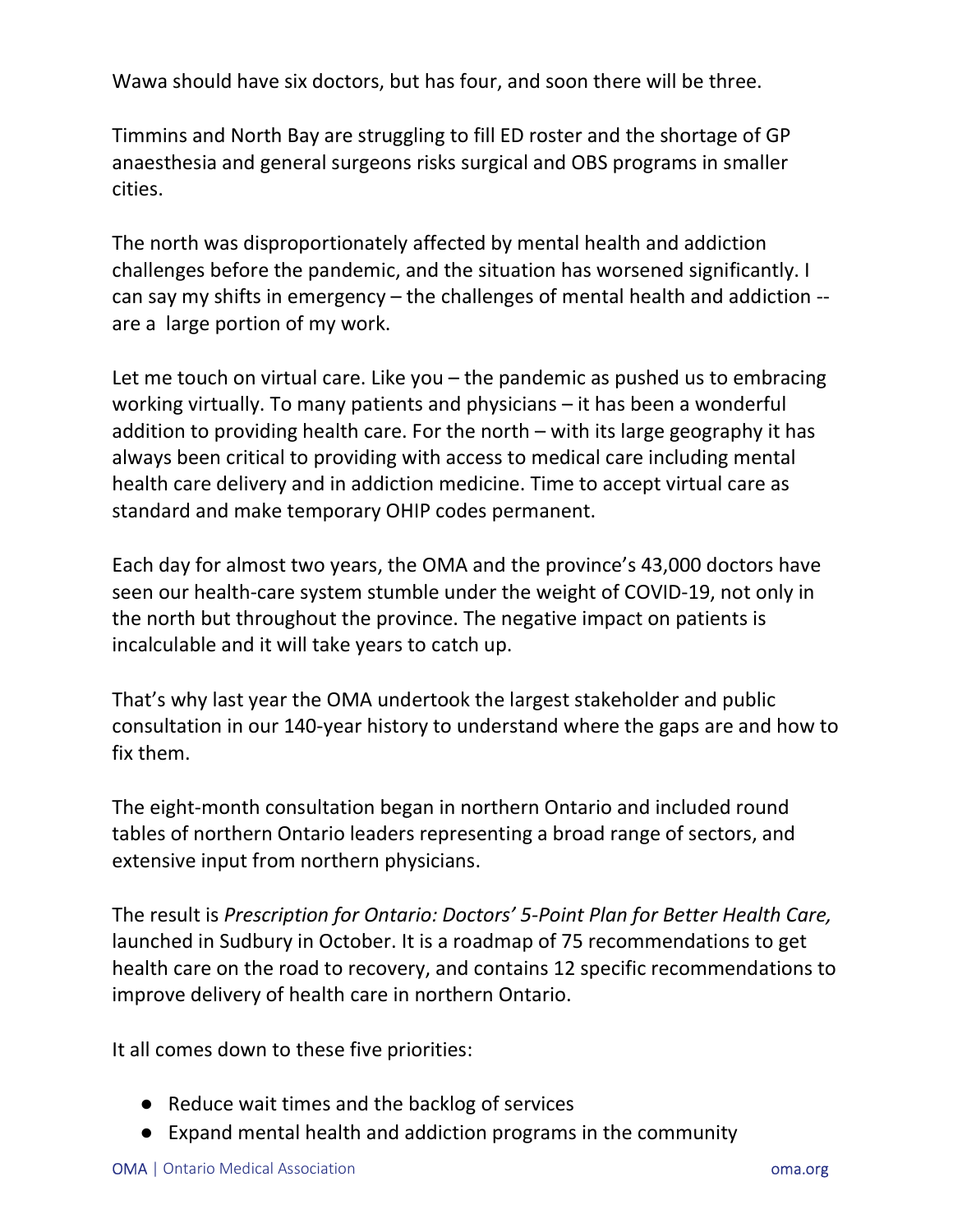- Improve and expand home and other community care
- Strengthen public health and pandemic preparedness
- Give every patient a team of health-care providers and link them digitally

To fix the shortages of doctors and other health providers in the north, the OMA recommends the following:

- Patients should have equitable of access to care in their own communities
- The incentives and supports for doctors and other health-care professionals to practise in northern Ontario should be reviewed and updated
- We need a greater focus on education, training, innovation, and opportunities for collaborative care in remote communities
- Resourced opportunities need to be created so that specialist and subspecialist trainees can do electives and core rotations; and
- Medical students and residents need the skills and opportunities they need to be confident in choosing rural and remote practices

We note and welcome the government's recent investment of \$10.6 million in northern Ontario to train 500 workers in hospitals and long-term care, and as home care providers. This is a good start.

Ontario's doctors also call for more resources to combat the profound and disproportionate impact of the opioid crisis and mental health issues in the north, and especially more social workers, mental health and addiction care providers and resources for children's mental health.

Virtual care codes must be made permanent and enable care provided by phone, video, text, and email. They must also ensure that patients can access virtual care for any insured health-care service that can be appropriately delivered electronically.

However, virtual care must never be considered a replacement for health human resources shortages in northern Ontario. It does not and should not replace inperson care.

The social determinants of health are non-medical factors that influence health outcomes. This connection has been obvious during the pandemic as the highest